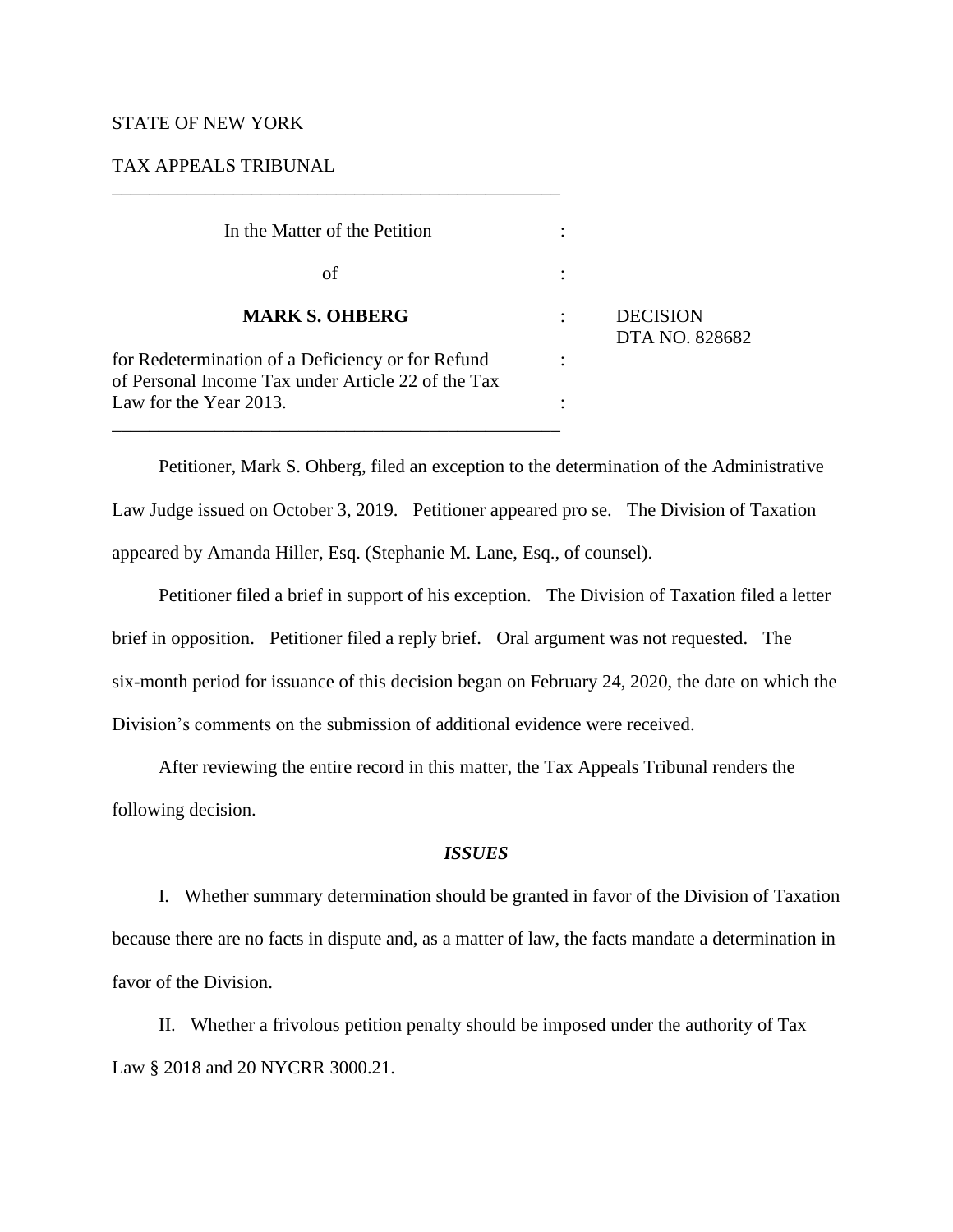#### *FINDINGS OF FACT*

We find the facts as determined by the Administrative Law Judge, except that we have modified finding of fact 8 to more fully describe the procedural history of this matter and we have not restated findings of fact 10 and 11 as those findings summarize the parties' legal arguments below. As so modified, the Administrative Law Judge's findings of fact appear below.

1. Based upon information obtained from the Internal Revenue Service (IRS), the Division of Taxation (Division) began an audit of petitioner, Mark S. Ohberg, by sending him a letter dated December 8, 2016, which sought to determine if a personal income tax return for the year 2013 had been filed. The Division had no record of a return filed by petitioner for 2013.

2. Petitioner did not respond to the Division's December 8, 2016 correspondence.

3. The Division issued a statement of proposed audit changes to petitioner for the year 2013, dated October 3, 2017, based upon information it had obtained from the IRS. The Division determined that petitioner had federal adjusted gross income of \$99,610.00 in 2013. After an adjustment for the standard deduction, this resulted in New York State tax of \$5,632.00. After providing for New York State tax withheld, this resulted in tax due of \$4,003.00 plus interest and penalties pursuant to Tax Law  $\S 685$  (a) (1); (b) (1) and (2).

4. By letter dated October 31, 2017, petitioner responded to the statement of proposed audit changes expressing his disagreement with the proposed deficiency. Petitioner did not deny receiving income but claimed he did not have "taxable income" and further claimed that he was not subject to income tax under the Internal Revenue Code and the United States Constitution.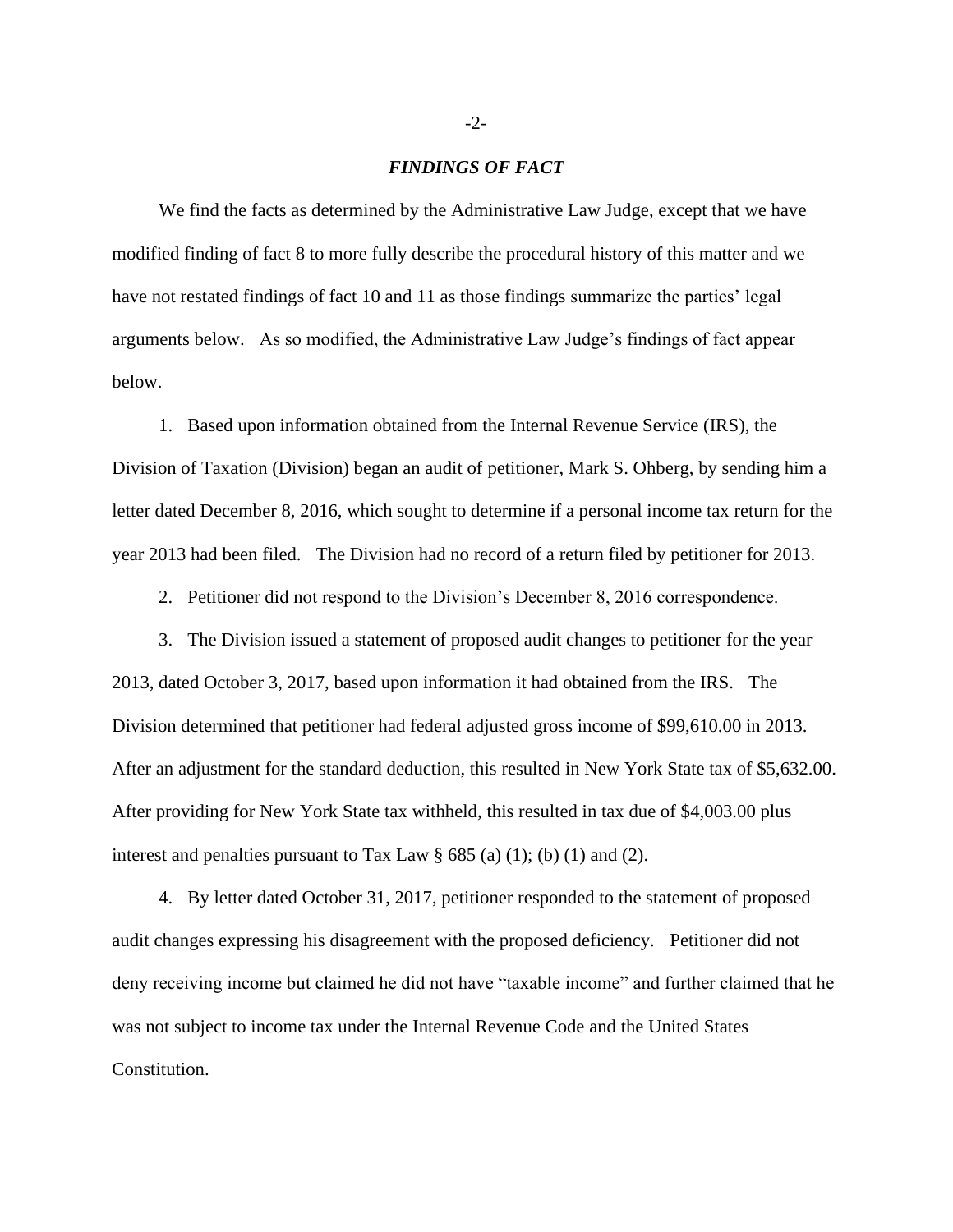5. The Division issued a notice of deficiency to petitioner, dated January 26, 2018, that asserted a deficiency of New York State personal income tax for 2013 in the sum of \$4,003.00, penalty of \$1,939.01, and interest of \$1,313.32, for a balance due of \$7,255.33.

6. On May 2, 2018, the Division of Tax Appeals received a timely petition from petitioner contesting the notice of deficiency. The petition claims that the notice of deficiency is a "fictitious obligation." The petition generally asserts that petitioner is not a taxpayer and is not subject to taxation on his earnings.

7. In its answer filed on August 1, 2018, the Division denied all paragraphs in the petition and further requested that the Division of Tax Appeals impose the maximum penalty for filing a frivolous petition pursuant to Tax Law § 2018 and 20 NYCRR 3000.21.

8. On June 7, 2019, the Division brought a motion seeking summary determination in the present matter pursuant to section 3000.9 (b) of the Rules of Practice and Procedure of the Tax Appeals Tribunal and imposing a penalty for the filing of a frivolous petition pursuant to Tax Law § 2018. Included with the Division's motion papers is the affidavit of Darrell Wright, a Tax Technician 3 in Audit Group I in the Division's income franchise desk audit bureau, and attached exhibits. Mr. Wright's responsibilities include reviewing New York State personal income tax returns, supervising an audit group consisting of four teams and the review of files and documentation in the course of personal income tax audits, overseeing and providing assistance to the team members during the audit or protest resolution process, planning and managing the work of both audit teams, and audit selection.

9. As part of his duties, Mr. Wright reviewed the audit file and filing history of petitioner. Mr. Wright notes that petitioner had three sources of income during 2013, to wit: (i) wage

-3-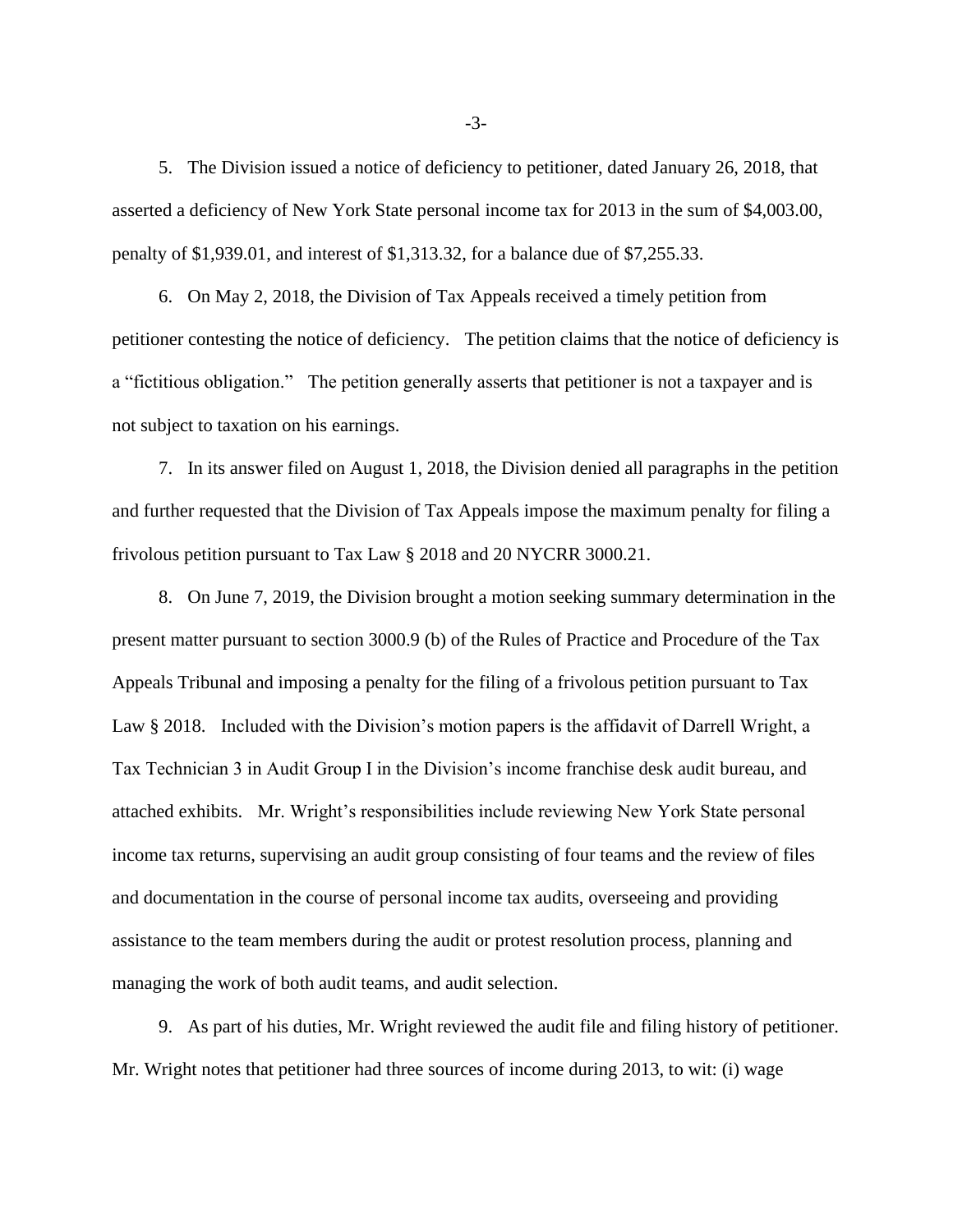income; (ii) unemployment income; and (iii) pension income. Upon review, Mr. Wright determined that petitioner's wage income was incorrectly reported to the Division in 2013, which resulted in petitioner's wage income being counted twice by the Division when it issued the statement of proposed audit changes and subsequent notice of deficiency to petitioner. Mr. Wright therefore acknowledges that the tax as asserted in the notice of deficiency should be adjusted. This adjustment results in a revised federal adjusted gross income of \$58,257.00, and revised tax due of \$1,306.00, plus interest and penalties pursuant to Tax Law § 685 (a) (l), (b) (l), and (b) (2).

#### *THE DETERMINATION OF THE ADMINISTRATIVE LAW JUDGE*

The Administrative Law Judge noted that the present matter was before him on a summary determination motion and that the granting of such a motion is contingent on a finding that there are no triable issues of fact. The Administrative Law Judge determined that there were no such factual issues and that the Division established that it was entitled to a determination in its favor as a matter of law. The Administrative Law Judge rejected petitioner's legal argument that wages are not taxable income. The Administrative Law Judge also imposed a frivolous petition penalty upon petitioner, as he found no basis for petitioner's position and that similar arguments have been soundly rejected by federal courts.

## *ARGUMENTS ON EXCEPTION*

Petitioner continues to contend that his wages are not taxable income for purposes of the Internal Revenue Code. This contention is premised on petitioner's claim that his earnings from his labor are not income under the Internal Revenue Code or the Sixteenth Amendment.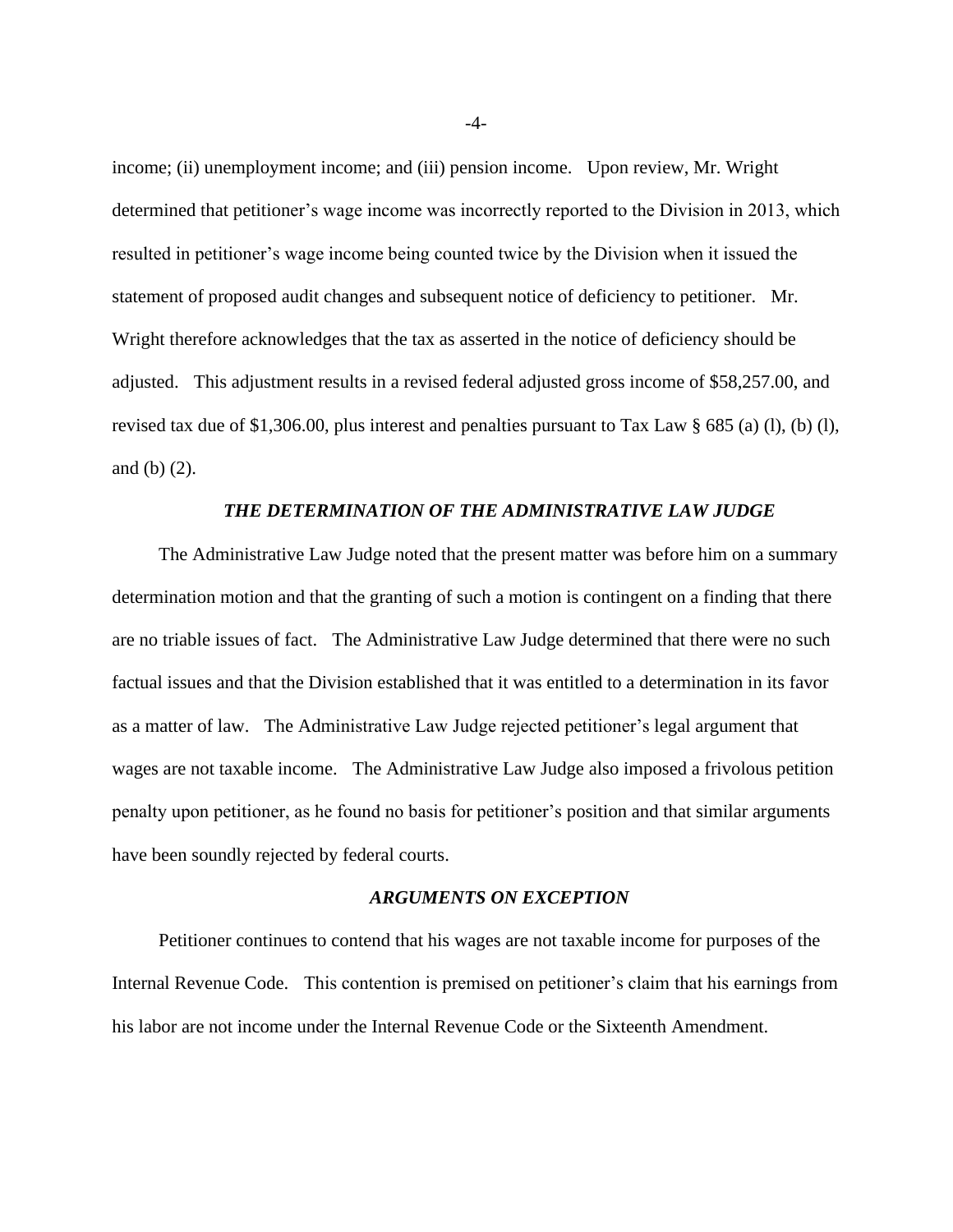Relatedly, petitioner also contends that he was not an employee as defined in Internal Revenue Code (IRC) (26 USC) § 3401 (c) and therefore did not receive wages as defined in IRC (26 USC) § 3401 (a). Petitioner asserts that the Division has the burden to prove that his wages are taxable income. Petitioner further asserts that whether his wages may be classified as income is a question of fact.

Petitioner also contends that neither the IRS nor the Division followed proper procedures in the disclosure of his federal tax information pursuant to IRC (26 USC) § 6103 (d). Petitioner asserts that the Division must establish that it followed proper procedures through documentary evidence. Petitioner contends that by its failure to provide such evidence, the Division has admitted that it did not comply with such procedures. Petitioner contends that, consequently, the federal tax information obtained from the IRS should not be allowed in the record.

Petitioner also contends that he was not given the chance to rebut the affidavit of Darrell Wright or to cross examine Mr. Wright and was thus denied his right to due process.

Petitioner submitted documents with his exception and with his reply brief on exception that were not part of the record before the Administrative Law Judge. Petitioner was advised by the Secretary to the Tax Appeals Tribunal that this Tribunal generally does not consider documents that were not part of the record before the Administrative Law Judge.

The Division asserts that the Administrative Law Judge properly granted its motion for summary determination and sustained the notice of deficiency. The Division notes that the definition of income in the Internal Revenue Code is very broad and that it plainly encompasses petitioner's wage income. The Division further asserts that the Administrative Law Judge properly imposed a frivolous petition penalty. The Division contends that petitioner's

-5-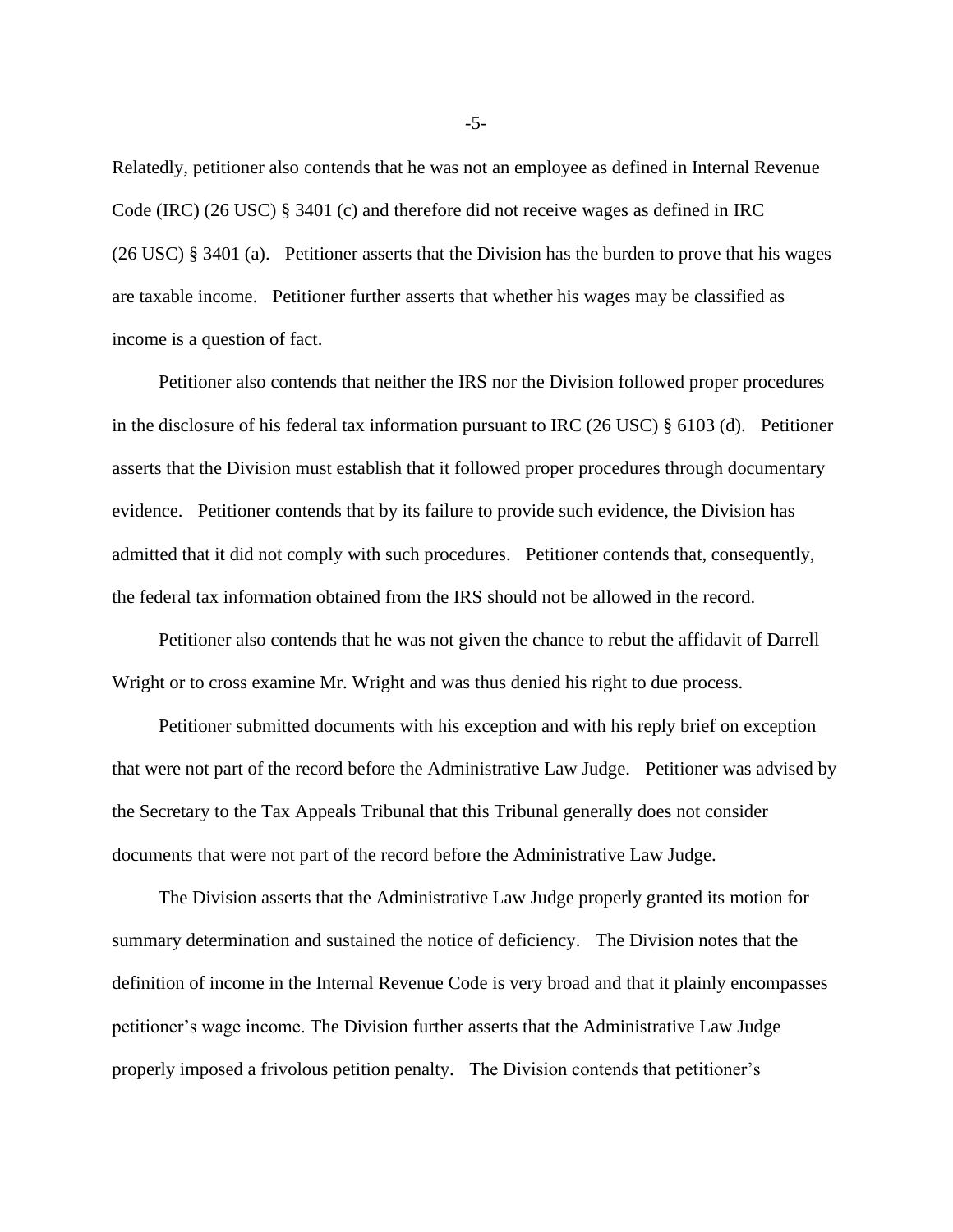arguments have been rejected by the federal courts and that there is no legal basis for those arguments.

The Division also asserts that documents submitted by petitioner with his exception and his reply brief on exception should not be considered by this Tribunal in accordance with established precedent.

#### *OPINION*

We note first that petitioner's claim that he was denied due process is without merit. The Division brought a motion for summary determination under 20 NYCRR 3000.9 (b) and for a frivolous petition penalty under 20 NYCRR 3000.21. Under our Rules of Practice and Procedure, petitioner had the opportunity to respond to the Division's motion (*see* 20 NYCRR 3000.5 [b]). As the Division brought a motion, there was no witness testimony and thus no right for petitioner to cross examine witnesses (*cf*. 20 NYCRR 3000.15 [d] [1]).

A motion for summary determination "shall be granted if, upon all the papers and proof submitted, the administrative law judge finds that it has been established sufficiently that no material and triable issue of fact is presented" (20 NYCRR 3000.9 [b] [1]). Such a motion is subject to the rules for summary judgment motions brought under CPLR § 3212 (20 NYCRR 3000.9 [c]).

"On a motion for summary judgment [or determination], facts must be viewed in the light most favorable to the non-moving party" (*Vega v Restani Constr. Corp*., 18 NY3d 499, 503 [2012] [internal quotation omitted]). To prevail on such a motion, the moving party "must make a prima facie showing of entitlement to judgment as a matter of law, tendering sufficient

-6-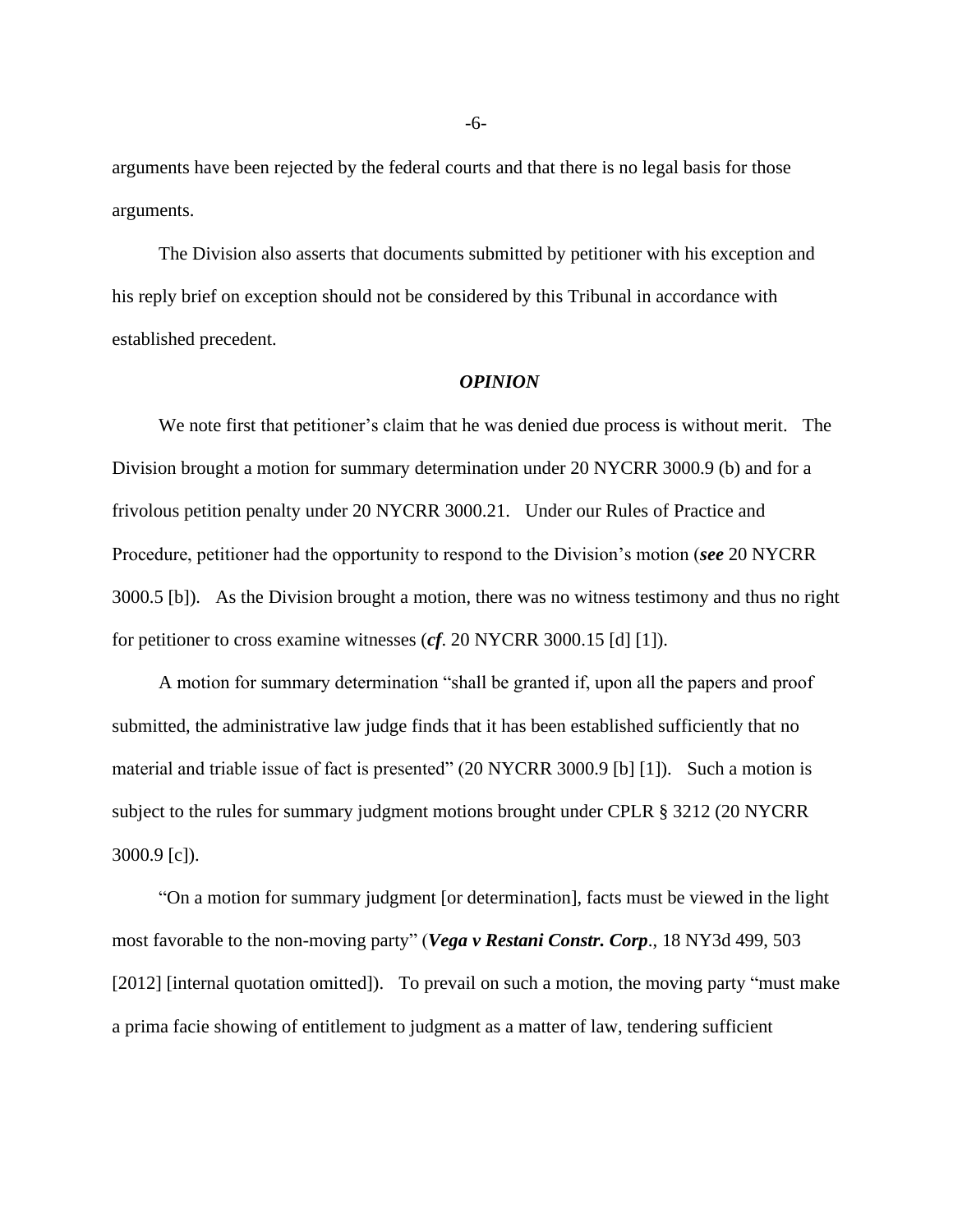evidence to eliminate any material issues of fact from the case (citations omitted)" (*Winegrad v New York Univ. Med. Ctr.*, 64 NY2d 851, 853 [1985]). To defeat such a motion, the non-moving party "must . . . produce 'evidentiary proof in admissible form sufficient to require a trial of material questions of fact on which he rests his claim,' and 'mere conclusions, expressions of hope or unsubstantiated allegations or assertions are insufficient'" (*Whelan v GTE Sylvania*, 182 AD2d 446, 449 [1st Dept 1992] quoting *Zuckerman v City of New York*, 49 NY2d 557, 562 [1980]).

Tax Law § 651 (a) (1) requires a New York resident individual to file a New York income tax return for any year if she is required to file a federal tax return for that year; if her federal adjusted gross income plus New York addition modifications (as listed in Tax Law § 612 [b]) exceeds either \$4,000.00 or the amount of her New York standard deduction; or if she receives a lump sum distribution subject to tax under Tax Law § 603.

If a taxpayer fails to file a return as so required, the Division may estimate her New York tax liability and may issue a notice of deficiency to her (Tax Law § 681 [a]). Such a notice requires a rational basis (*Matter of Mayo*, Tax Appeals Tribunal, March 9, 2017).

Here, the affidavit of Mr. Wright and attached exhibits show that the Division obtained information from the IRS indicating that petitioner, a New York resident, had federal adjusted gross income of \$99,610.00 in 2013. Such information provides a rational basis to conclude that petitioner was required to file a New York income tax return for that year (*Matter of Clifton*, Tax Appeals Tribunal, January 4, 2018). The Division's records show that petitioner did not so file. Accordingly, the Division exercised its authority under Tax Law § 681 (a) to estimate petitioner's New York tax liability using the federal information and to issue a notice of

-7-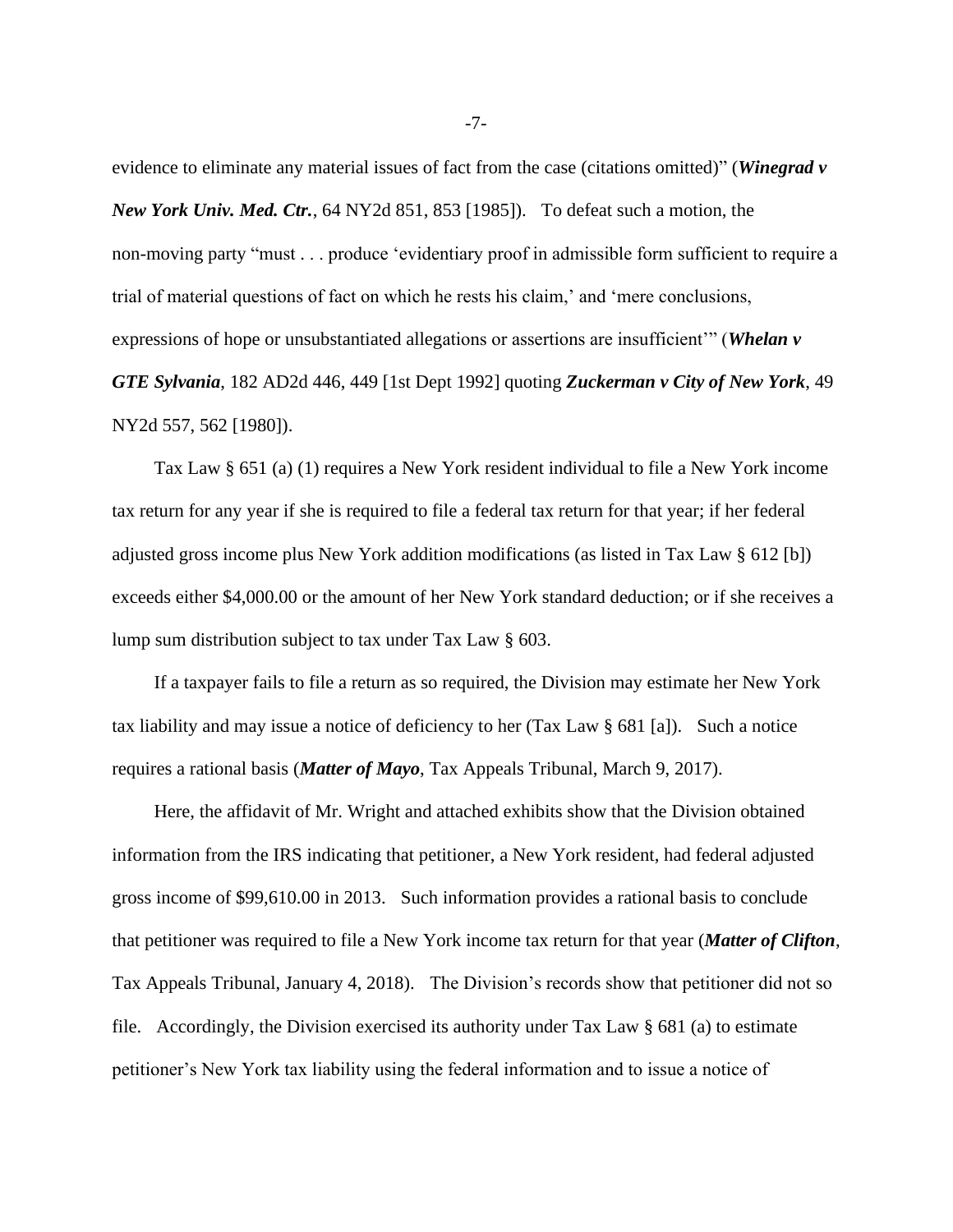deficiency to him. The Division's use of IRS tax reporting information as the basis for the issuance of the notice of deficiency was rational (*id.*). That the information contained a computational error with respect to petitioner's wage income that required a subsequent correction by the Division (*see* finding of fact 9) does not undermine the validity of the notice. Where, as here, a notice of deficiency has a rational basis, a presumption of correctness attaches to it and the petitioner has the burden to prove it erroneous (*Matter of Gilmartin v Tax Appeals Trib.*, 31 AD3d 1008, 1010 [3d Dept 2006]).

In opposition, petitioner has offered no evidence to refute the facts offered by the Division in support of the notice of deficiency. Instead, petitioner relies on his contention that the money paid to him for his labor was not income. Petitioner wrongly contends that this is a question of fact. This is a legal question regarding the tax consequences of the payments to petitioner for his labor. Moreover, it is a legal question with a clear answer. The Internal Revenue Code expressly includes "compensation for services" in its expansive definition of gross income ("all income from whatever source derived") (*see* IRC [26 USC] § 61 [a]  $[1]$ ).<sup>1</sup> Petitioner's remuneration for his labor plainly falls within this definition. Furthermore, courts have uniformly rejected and deemed frivolous the argument that money received in compensation for labor is not income subject to tax (*see e.g*. *Sullivan v United States*, 788 F2d 813, 815 [1st Cir 1986]); *Mahfood v Post*, 1994 WL 675086 [E.D.N.Y. 1994], *affd* 50 F3d 3 [2d Cir 1995]).

Petitioner's related argument, that he was not an employee as defined in IRC (26 USC)

-8-

**<sup>1</sup>** Federal gross income is the starting point in determining New York taxable income for a New York resident (*see*  IRC [26 USC] § 62 [a] [federal adjusted gross income]; Tax Law §§ 612 [New York adjusted gross income] and 611 [New York taxable income]).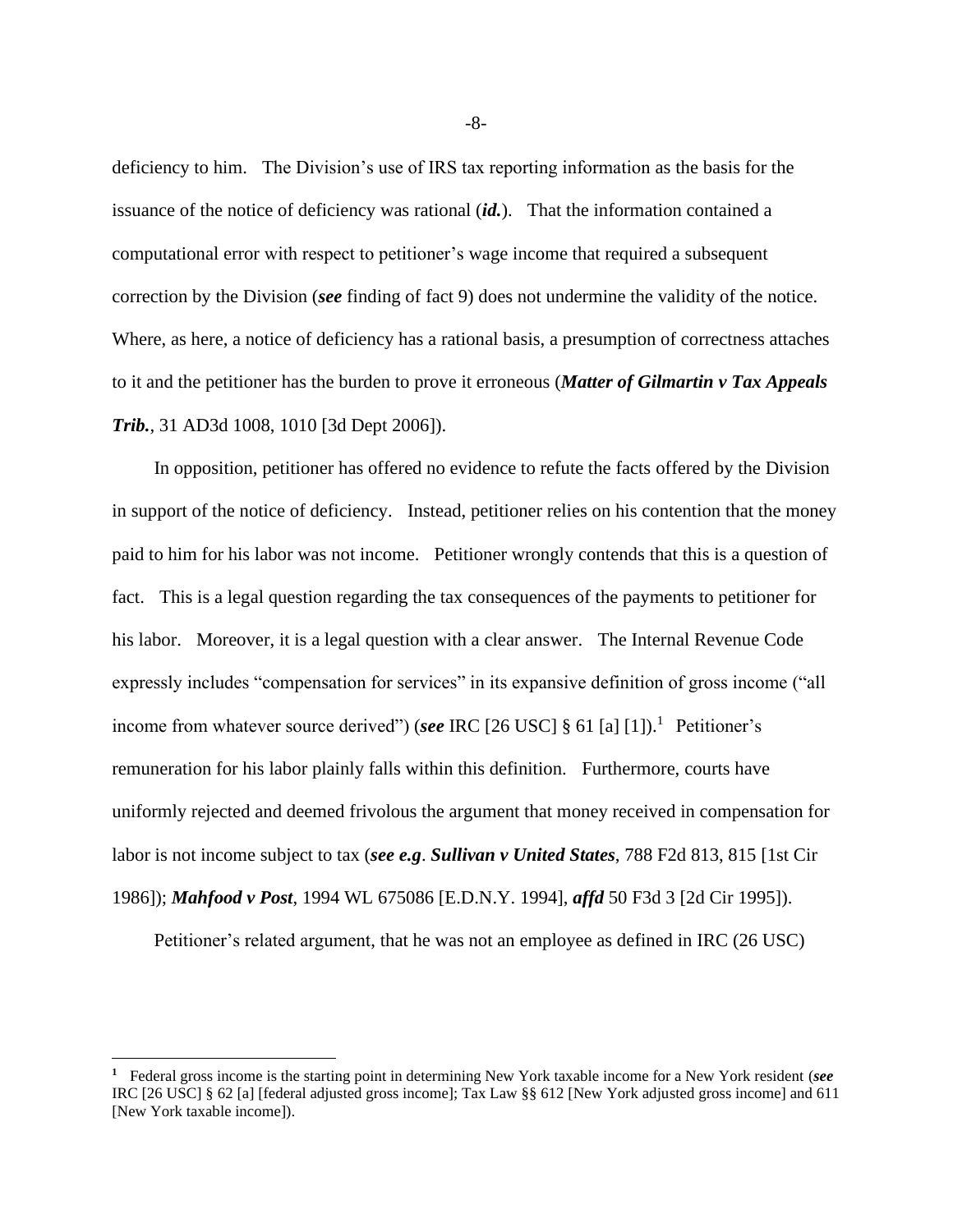§ 3401 (c) and therefore did not receive wages as defined under IRC (26 USC) § 3401 (a), is a "gross misreading of the Internal Revenue Code that has been emphatically rejected by various federal courts" (*Matter of Clifton*). As we explained in *Matter of Clifton*, IRC (26 USC) § 3401 (c), which relates to income tax withholding, states that the definition of employee for withholding tax purposes, *includes* government officers and employees, elected officials, and corporate officers. Contrary to petitioner's erroneous interpretation, that statute does not purport to exclude from the definition persons not listed therein (*see also* IRC [26 USC] § 7701 [c] ["the terms 'includes' and 'including' when used in a definition contained in this title shall not be deemed to exclude other things otherwise within the meaning of the term defined"]). This "section 3401" argument is a variant of the "payments for labor are not income" argument and, like that other argument, has also been deemed frivolous (*Matter of van Rossem*, Tax Appeals Tribunal, October 24, 2017).

Petitioner has offered no evidence, and there is no evidence in the record, to support his contention that neither the Division nor the IRS followed proper procedures in the disclosure of his federal tax information pursuant to IRC (26 USC) § 6103 (d). This speculative claim thus may not rise to the level of an issue of material fact. As noted previously, unsubstantiated allegations are insufficient to defeat a motion for summary judgment (*Zuckerman v City of New York*, 49 NY2d at 562).

Pursuant to the foregoing discussion, we find that the Division has made a prima facie showing of entitlement to judgment as a matter of law and that petitioner has failed to establish the existence of any issue of material fact (*Winegrad v New York Univ. Med. Ctr.*, 64 NY2d at

-9-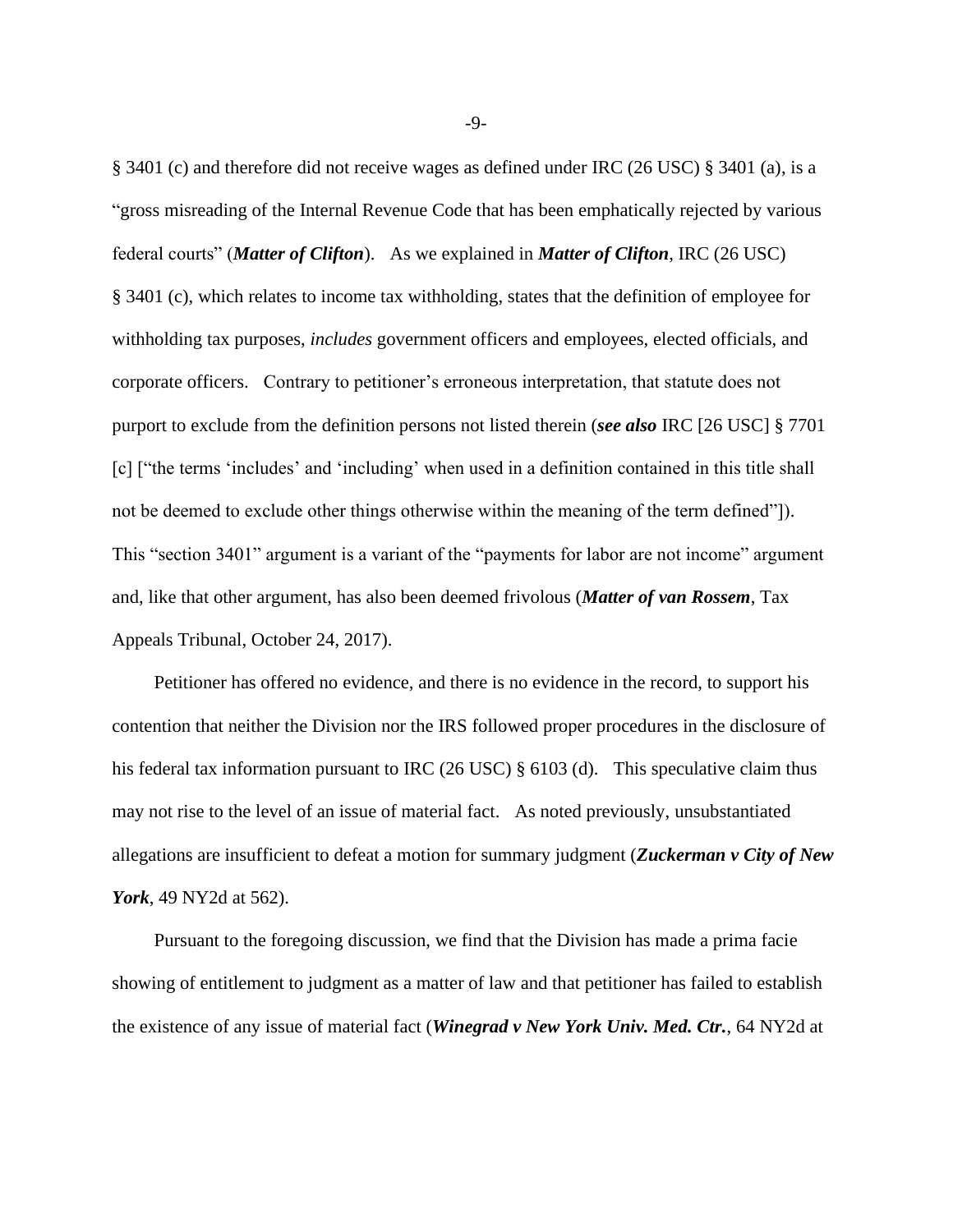853). Accordingly, the Administrative Law Judge properly granted the Division's motion for summary determination.

Tax Law § 2018 authorizes the Tax Appeals Tribunal to impose a penalty "if any petitioner commences or maintains a proceeding in the division of tax appeals primarily for delay, or if the petitioner's position in such proceeding is frivolous." Such a penalty may be imposed on the Division's motion (20 NYCRR 3000.21). The maximum penalty allowable under this provision is \$500.00 (Tax Law § 2018).

The frivolous petition penalty is properly imposed where the position taken in a petition has been soundly rejected by the federal courts and there is absolutely no basis for it (*Matter of Thomas*, Tax Appeals Tribunal, April 19, 2001). Here, as noted, petitioner's position that payments for his labor are not income has been deemed frivolous (*Sullivan v United States*, 788 F2d at 815), as has petitioner's contention that he was not an employee under IRC (26 USC) § 3401 (c) (*Matter of van Rossem*). Furthermore, these positions are essentially the same as the argument "that wages are not taxable as income," which is an example of a frivolous position in our Rules of Practice and Procedure (20 NYCRR 3000.21 [a]). We conclude, therefore, that the Administrative Law Judge properly granted the Division's motion for a frivolous petition penalty.

Finally, we note that we have not received into the record and have not considered the documents submitted with petitioner's exception and reply brief. In order to "maintain an administrative hearing process that is 'defined and final' and, thus, 'fair and efficient,'" it has long been the policy of this Tribunal to decline to consider evidence that was not included in the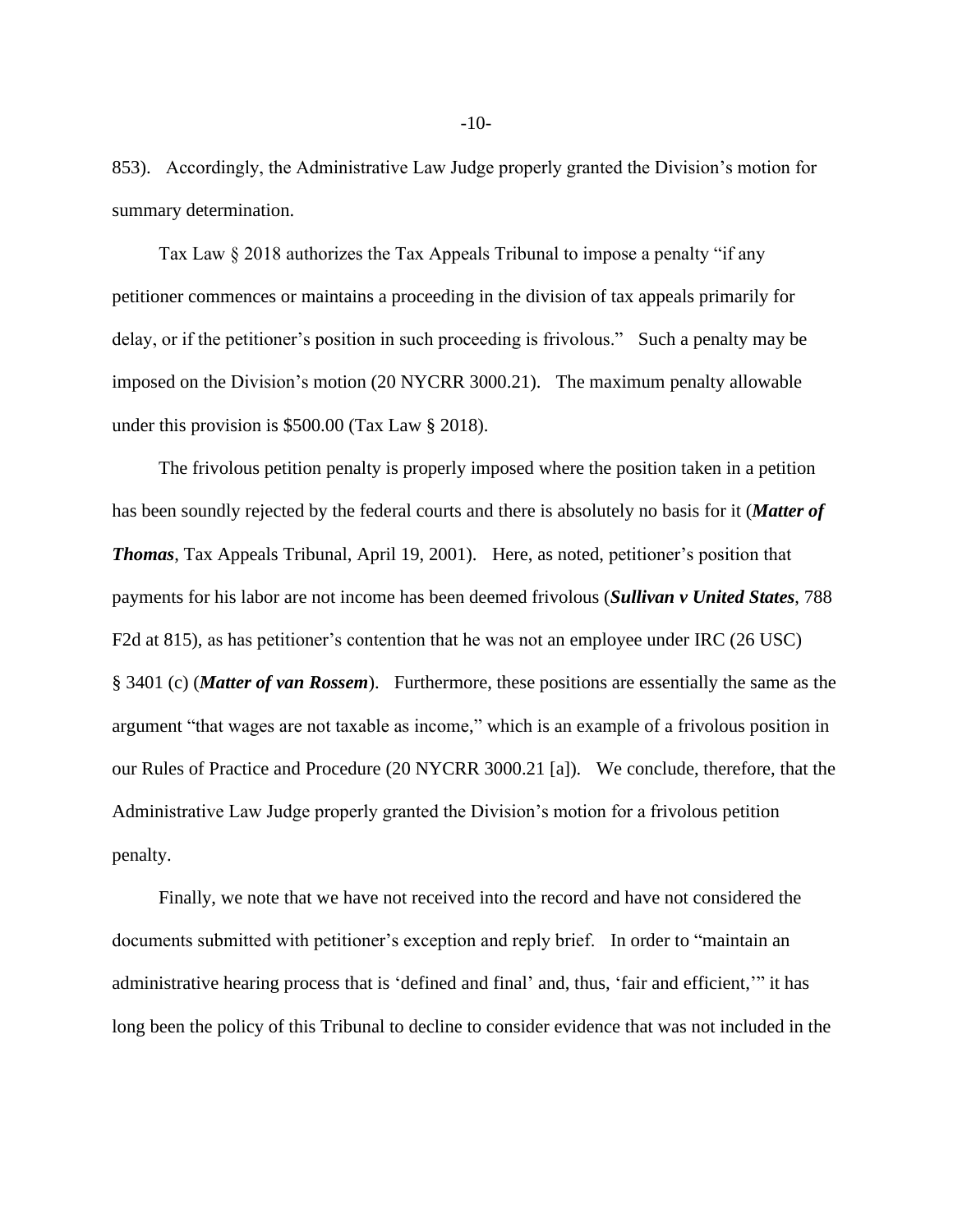record below (*Matter of Stanton*, Tax Appeals Tribunal, March 12, 2020, quoting *Matter of* 

*Schoonover*, Tax Appeals Tribunal, August 15, 1991).

Accordingly, it is ORDERED, ADJUDGED and DECREED that:

- 1. The exception of Mark S. Ohberg is denied;
- 2. The determination of the Administrative Law Judge is affirmed;
- 3. The petition of Mark S. Ohberg is denied;
- 4. The notice of deficiency dated January 26, 2018, as modified in accordance with

finding of fact 9, is sustained; and

5. The penalty of \$500.00 imposed against petitioner for filing a frivolous petition is sustained.